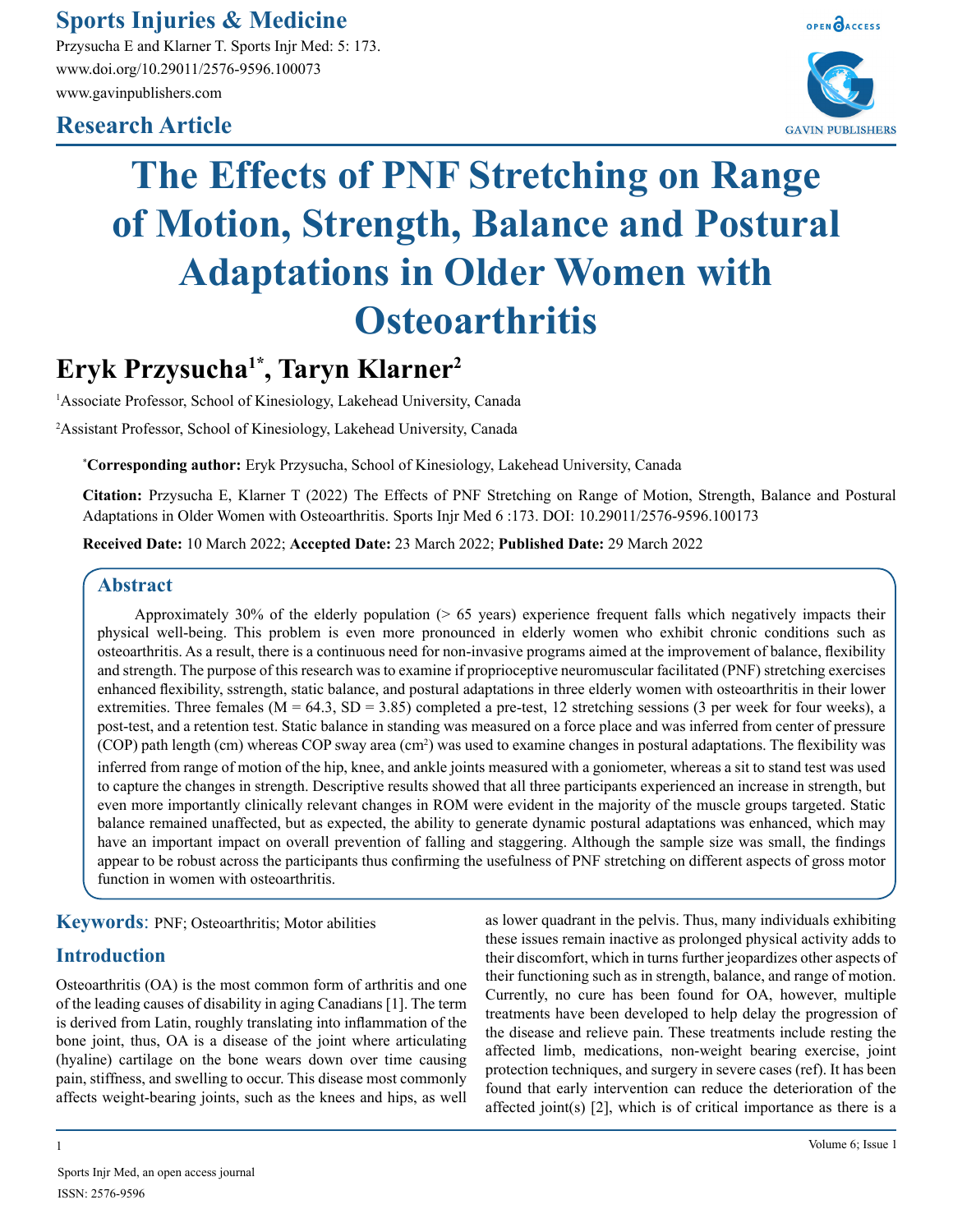significant association between moderate to severe knee and hip osteoarthritis and the incidence of falls in elderly men and women [3-5].

#### **Methods**

#### **Participants**

Previous research has found that increasing one's flexibility, strength and balance will reduce the risk of experiencing a fall [6-9]. This is particularly true for the positive role of flexibility within the main joints affording effective ambulation, such as the knees and hips. Recent studies have also found strong evidence that Proprioceptive Neuromuscular Facilitation (PNF) stretching techniques may be the most effective flexibility exercise to use within fall prevention [10,11]. The PNF technique is based upon physical therapy principles and follows spiral-diagonal movements using contractions prior to the stretch to gain a greater range of motion [10-12]. PNF stretches can be passive as well as isometric, which can be done with the assistance of a therapist, or against an object. Older adults who have reduced activity levels may be more inclined to participate in and adhere to simplified exercise programs, such as PNF stretching. The exercises can be performed independently or with assistance, and have minimal physical demands that may lead to a fall or injury [1]. As a result, this approach may be feasible for individuals with osteoarthritis as they are often encouraged to participate in low impact activities to reduce the associated pain and deterioration of the joint(s). A simple PNF stretching routine, once it has been properly learned, will allow participants the freedom to choose when and where they can perform the exercises, such as within their homes, or in a gym. The apparent simplicity will reduce barriers, allow for greater adherence, and will motivate the participants to engage in order to enhance their quality of life and sense of autonomy. This technique has been found to be more effective than static stretching [11-16]. Collectively, the results emerging from these studies showed a robust pattern indicating that PNF stretching exercises resulted in increased flexibility as strength.

The impact of these changes in the ability to maintain static balance or perform dynamic postural adaptions remains unknown. This is particularly true when balance is measured via accurate and precise measures of postuography, involving the analysis of changes in Center of Pressure measures such as path length and area of sway [17-20]. In the case of postural adaptions, this type of tasks although implemented in research involving typically and atypically functioning individuals [21], has not been examined in individuals with osteoarthritis. As a result, the purpose of this research was to examine the effects of a PNF stretching routine, implemented for 12 sessions, on flexibility, strength, and balance scores of women diagnosed with Osteoarthritis (OA). It was hypothesized that there will be a positive change in scores following the intervention, and that these positive findings would persist as inferred from the retention test.

Three female participants ( $M = 64.3$ ,  $SD = 3.85$ ), recruited via purposive type of sampling, had osteoarthritis of the lower limbs, as diagnosed by a healthcare professional, the ability to walk independently without the assistance of any supporting equipment such as a cane, live independently within the community, and gained doctor's consent to exercise, participated in this study. Participants completed all of the 12 sessions implemented. These participants did not have a neurological condition(s) that affect balance abilities, such as Parkinson's disease, dementia, or multiple sclerosis, and they were not taking balance jeopardizing drugs such as anti-depressants. In addition, none of the participants had any sensory impairments, such as vestibular dysfunction or vision problems. All procedures were approved by the Lakehead University School of Kinesiology Research Ethics Committee and were in line with ethical requirements from the Declaration of Helsinki.

Participants were recruited locally from an aquafit classes as well from an older adult fitness centre (55 Plus Fit Center). The researcher personally contacted the appropriate instructors to gain permission to advertise this study within their classes through a verbal presentation as well as providing access to recruitment packages. Prior to being accepted to the study, participants were made aware of the potential risks and benefits that may occur during the study and that their participation was completely voluntary, however it was stressed that the expectation was that they were available for the proposed length of the study.

#### **Experimental Protocol**

The pre-test, the training sessions, the post- and the retention tests took place in the biomechanics lab at the academic unit. The pre-, post- and retention tests consisted of the same protocol (Figure 1). The retention test was administered a week after the post-test.

In regards to the intervention, the sessions occurred three times a week for four consecutive weeks. Each session lasted approximately 30-45 minutes in duration and involved the participants performing a routine consisting of 12 active-assisted PNF stretches, as well as a warm up and cool down. The PNF stretching exercise plan was designed by the researcher who is a certified advanced flexibility practitioner, with a focus on the PNF technique. The researcher stretched all three participants, but individually. The exercises involved placing the respective muscle group into a stretched position and holding it there for 5 seconds. In line with the assumptions of PNF, participants were encouraged to stretch a muscle group to its limit, and then push that same muscle group against a therapist. After providing the resistance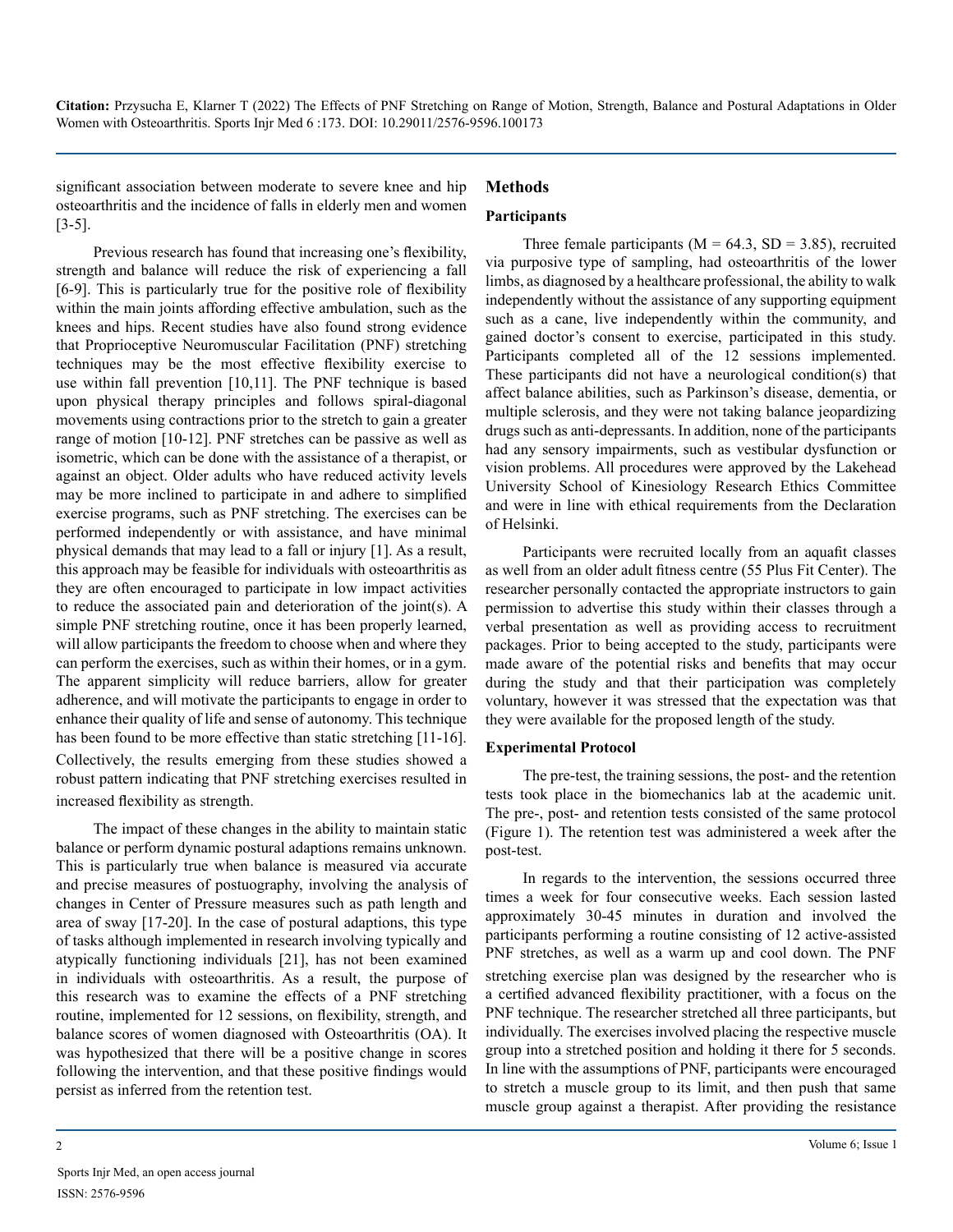for 10 seconds, the participant was asked to take in a deep breath while relaxing the muscles, and subsequently the therapist pushed the muscle group further as the person was exhaling. The muscle groups of primary interest were muscles around the hip, knee and ankle, with 4 exercises being performed for each muscle group that generally targeted flexors and extensors.

#### **Measures**

Flexibility measurements (in degrees) were taken for range of motion in the hip, knee, and ankle joints using a goniometer. To assure consistency, the respective body landmarks were identified with markers, recorded, and maintained between test sessions. A trained physiotherapist performed all the measurements. The pilot data examining the reliability of the measurement process indicated that the expected measurement error was low  $(+/- 2)$ degrees). Each recording was done twice.

Strength was assessed with a sit to stand test where participants were asked to complete as many repetitions from a chair until they were unable to continue physically or safely. For consistency, the participants were instructed to have their hands placed on their knees when moving from a sitting to a standing position. Once an upright standing position was achieved, the participants sat back down and repeated this until they were unable to continue due to fatigue or pain/discomfort.

In terms of balance control, once the height, weight, foot width and length were recorded, participants carried out two different conditions on the force platform. To examine static balance, the participants were asked to stand motionless on an Advanced Mechanical Technologies Incorporated (AMTI) force platform with their feet approximately shoulder width apart, and arms resting comfortably at the sides. Three, 10 second trials were performed. To examine dynamic postural adaptations, once the participant assumed a comfortable standing position, as per previous task, on the "GO" command they were instructed to lean as far as possible in the anterior and then posterior direction, without taking a step or falling. This type of leaning task has been used in previous research to infer dynamic postural adaptions. Again, participants completed 3 trials in total, each lasting 10 seconds. All testing was completed on an AMTI force plate with an amplifier gain set at 4000 times, and a low pass filter of 10.5 Hz. The force platform data were collected at a sampling rate of 100 Hz and stored offline for analysis. The AMTI BioDaq analysis package was used to compute balance measures. From the center of pressure (COP) measures, the mean was derived for area of sway (Ao). For the postural adaptations task, and path length (L) was used to examine potential changes in static balance. The Ao allows inferences to be made regarding the area of COP excursions during the performance of each balance condition (cm2), whereas the path length (cm) measures the total distance travelled by the COP.



**Figure 1:** The testing protocol administered during the pre-, post, and retention tests, involving measures of Strength (sit to stand) (two upper panels), Range of Motion (lower left panel) and Balance protocol on the force platform (lower right panel).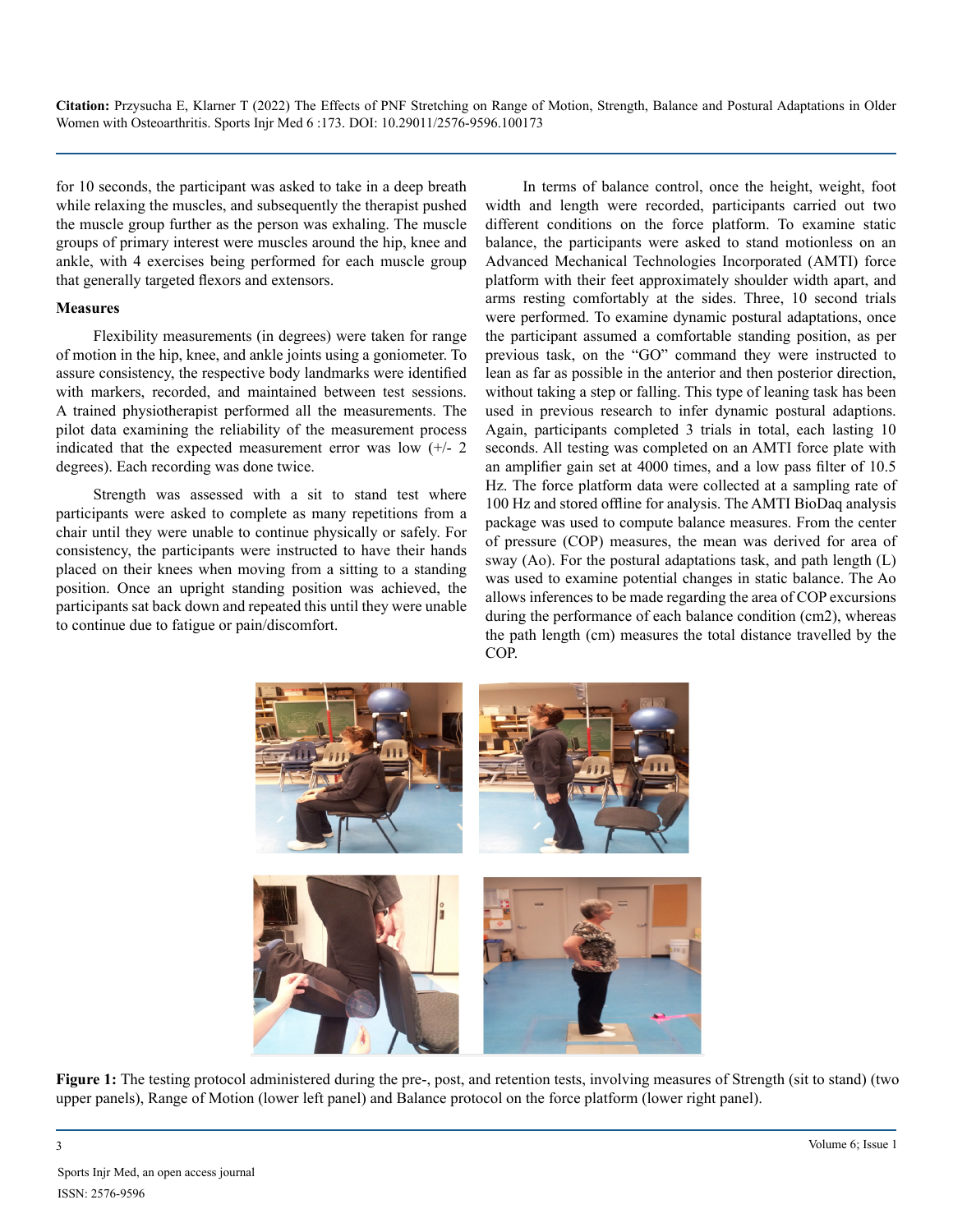#### **Design / Analysis**

The study implemented a repeated measures design with time as a factor, with three levels (pre-test *vs* post-test *vs* retention test). Given the small sample sizes only descriptive statistics of central tendency (mean) and variability (standard deviation) were implemented. The mean of the group, as well as the individual data were considered when making the inferences regarding the potential effectiveness of the approach implemented.

#### **Results**

#### **Range of Motion**

The analysis of individual profiles (Figure 2), revealed that all three individuals improved their range of motion from the pre- to the post-test, and those positive changes were generally evident at the retention test. In terms of the different muscle groups involved, the changes in the hip flexion were most pronounced, whereas hip adduction and abduction revealed only subtle changes. These data corresponding to changes in knee flexion also showed a consistent improvement at the intra-group level, across the testing times, including at the retention test. This was evident from the fact that at retention test all three participants performed better as compared to their initial abilities. In regards to the ankle, the most pronounced and consistent differences emerged when dorsi- and plantar-flexion were examined. This was evident from the magnitude of change as well as from the consistency across the participants. The analysis of inversion and eversion was most equivocal, as the differences were very subtle, if any at all.

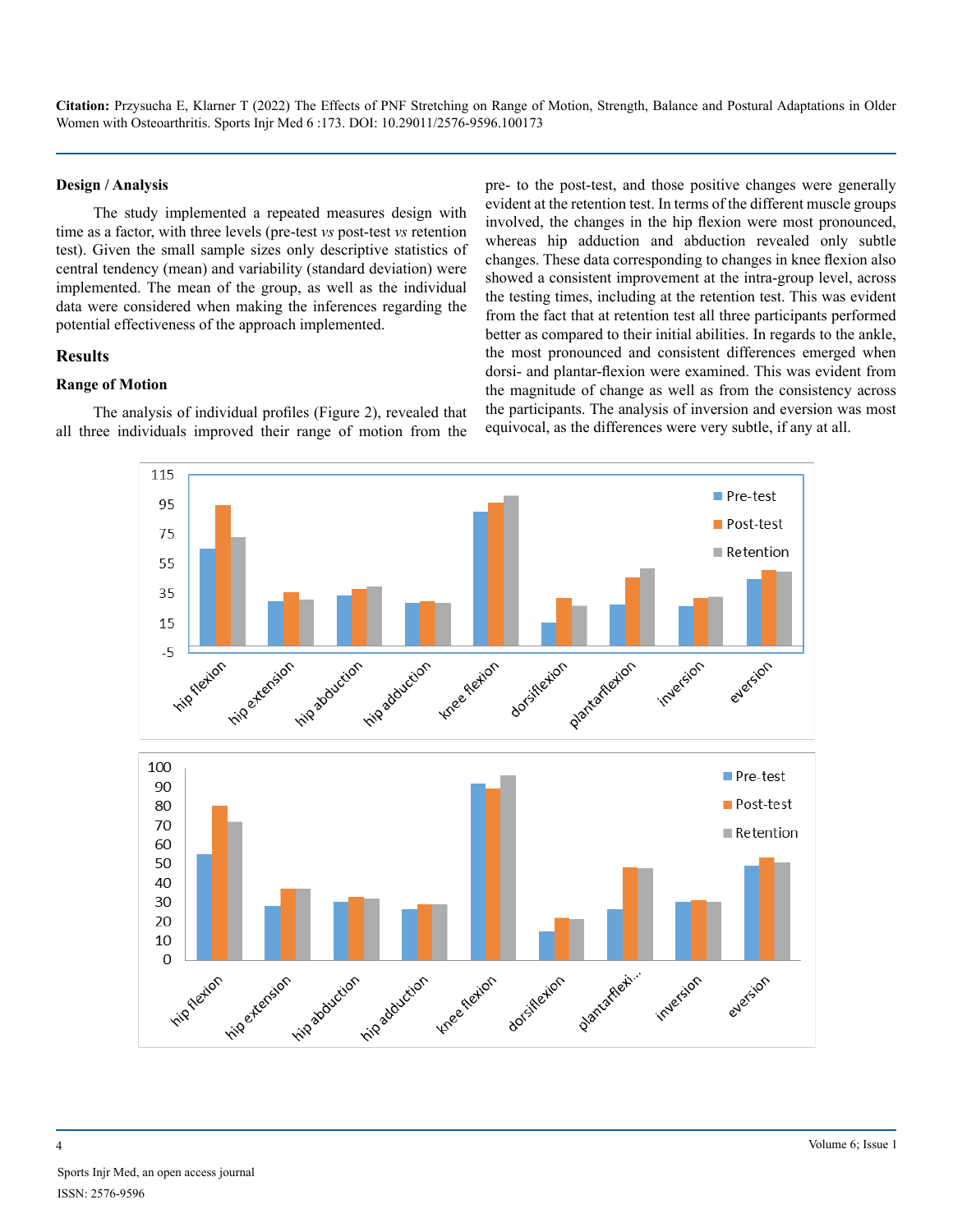

**Figure 2:** Individual data for Range of Motion, for the three participants, across the different joints (in degrees).

#### **Strength**

As evident from (Figure 3), the differences between the pre- and retention tests were substantial in two out of three participants, while participant B exhibited less pronounced, yet still clinically relevant changes. Thus these data, which captured the total maximum number of sit-to stand repetitions, as performed to the maximum, showed robust and consistent changes across the three participants.



**Figure 3:** Individual data for Strength, for the three participants, as captured by the number of sit-to-stand attempts to fatigue.

#### **Balance**

Balance control was examined in two domains, static and dynamic, as both are important to the ability to perform the activities of daily living. The analysis of static balance (Figure 4), showed that path length remained approximately the same before and after training, with subtle increase in the retention test. From the standpoint of intra-group variability, which was small, it appears that this pattern was consistent across the three participants. Given, that in static balance the expectation is that the amount of sway decreases, with training (ref), this indicates that overall, no changes were evident. The analysis of sway area for the postural adaption task revealed a different scenario. There was a positive trend evident, as the participants were able to lean further away from the vertical, without losing their balance. In this case, since the task involved active leaning from the vertical, larger values coincided with positive change in behavior.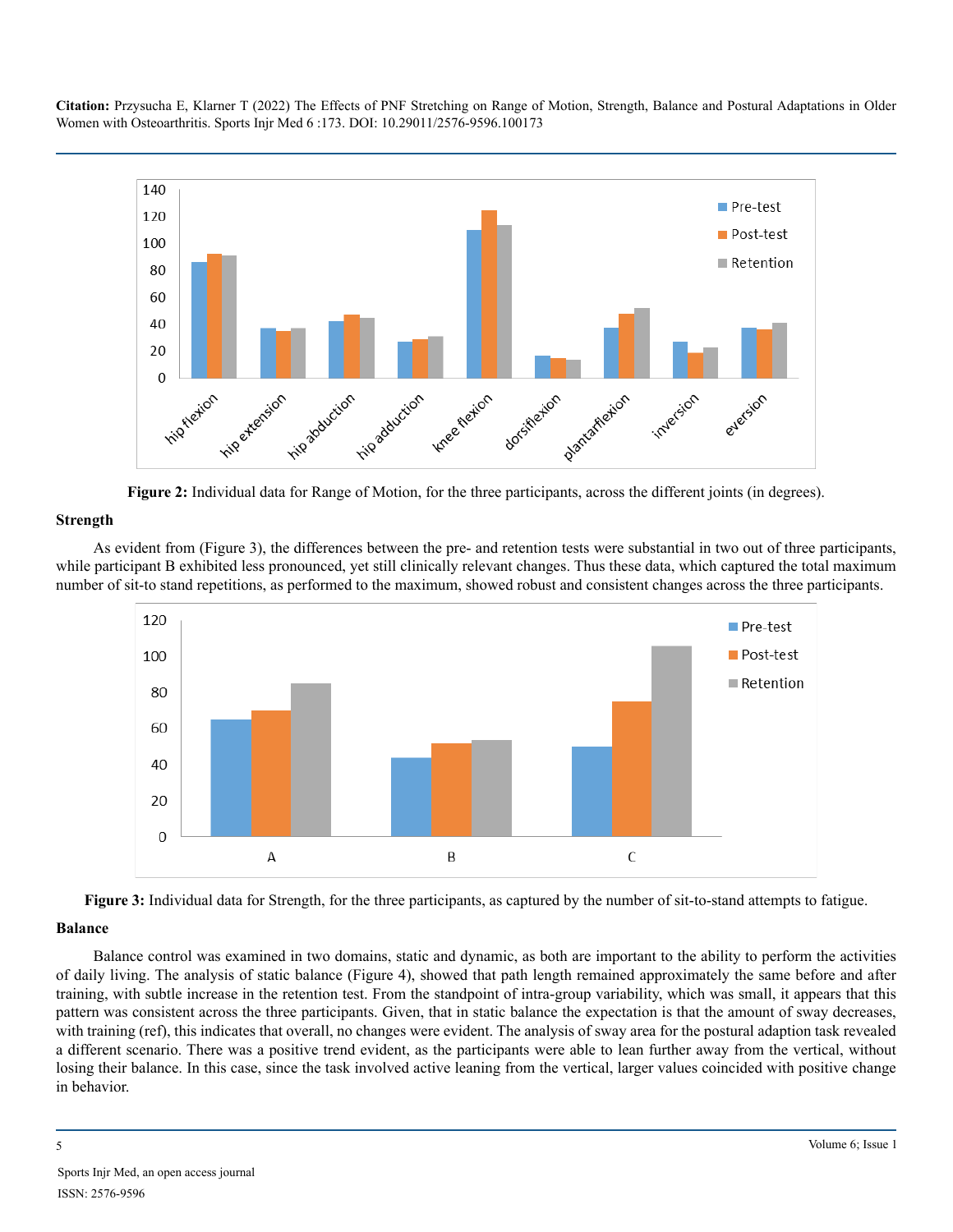

**Figure 4:** Group data for Balance Control (upper panel) and Postural Adaptations (lower panel).

#### **Discussion**

Proprioceptive Neuromuscular Facilitation (PNF) was implemented here to enhance various aspects of motor abilities in women exhibiting osteoarthritis. Although, the exact nature of the underlying control mechanisms remains unclear, from the behavioral perspective studies have shown that PNF exercises helped in development of muscle strength and endurance, joint stability, balance, mobility, as well as neuromuscular control in various populations, with [26] and without deficits [29]. The amount of research examining these issues in individuals with osteoarthritis is much more narrow and we have extended these observations here by showing the positive benefit of PNF stretching on range of motion, strength and balance.

The analyses of range of motion showed that overall PNF

had a positive effect on this aspect of motor ability, in the women with osteoarthritis involved in the study. It is important to note that although inferential analysis was not implemented here, due to the small sample size, the notion of significant or important changes remain valid. Given a relatively small measurement error, the differences that emerged here before and after the treatment should be considered as clinically meaningful. For example, when the ROM for the different aspects of hip range of motion were examined in a population of stroke patients, the difference between the affected and unaffected side was approximately 3°.Thus even though the difference was relatively small, from the descriptive standpoint, it confirmed that even such subtle changes could aid clinical practitioners to assess the effectiveness of interventions administered to patients, and to interpret the significance of improvements in the selected parameters of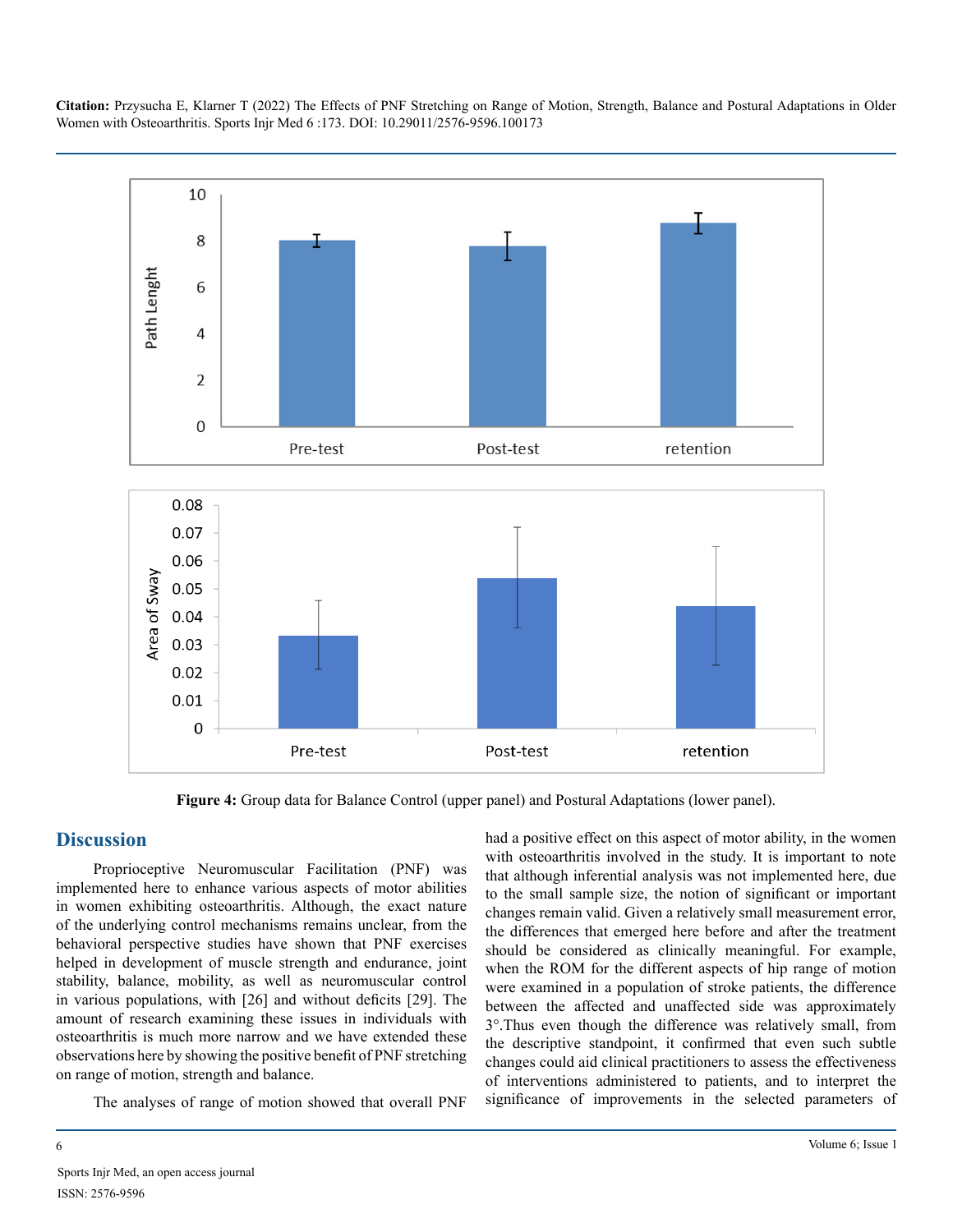range of motion [22]. Across the different joints, the evidence shown here, particularly related to the knee joint, are consistent with most recent investigations which showed that even short proprioceptive neuromuscular facilitation (PNF) stretching can improve proprioception, joint range of motion (ROM), and joint moments during stair ascending among older adults with knee osteoarthritis [23-31]. Furthermore, it has been shown that PNF stretching may be more beneficial to conventional physiotherapy when treating knee osteoarthritis in older adults [24]. Also, in regards to hip flexion / extension the current data is in line with the overall consensus put forward in a systematic review examining the impact of PNF and static stretching on hip range of motion [27]. The substantial differences emerging here in regards to plantar flexion are also consistent with previous findings which provided evidence that PNF stretching results in increased ankle dorsiflexion in older adults [24]. Thus, it is evident that the data emerging from the current study are consistent with previous work making it even more robust. However, it should be pointed out that more research involving elderly individuals with osteoarthritis is required, especially women. As it stands, the majority of the available research focus primarily on the knee joint, and involved mixed samples comprised of both genders.

In terms of strength and balance control, those two constructs appear to be complimentary as increases in the former generally result in the improvement of the latter. However, this hypothesis was only partially confirmed by the present data. In terms of static balance it was surprising to note that the amount of sway exhibited by the participants did not decrease, which would indicate an improvement in their stability. This is generally the pattern of results emerging from studies examining the impact of other exercise modalities on individuals with knee osteoarthritis [27-31].This has also been a consistent pattern that is evident in the rehabilitation protocols involving PNF stretching and individuals with stroke [24-26].These data related to older adults, particularly women population with osteoarthritis, is limited to this domain.

In terms of postural adaptations, conceptually speaking a leaning task allows for the examination of the ability of the person to explore their perceptuo-motor workspace that one has at their disposal in order to perform actions that involve self-perturbations to the orientation of the body from the vertical. From the practical/ clinical perspective, possessing larger functional work-spaces would allow an individual to perform tasks such as leaning for an object without staggering or falling. Although inevitably the ability to lean in different directions, without falling or staggering, is affected to some extent by visual input, it is predominantly dependent on feedback from muscle spindles (type I and II), golgi tendon organs (GTO), and joint receptors [28].It is well known that these neural mechanisms are impacted by PNF stretching. The actions of muscle spindles and GTOs are essentially a feedback system that aid in the lengthening of a particular muscle through sensory control in response to change in tension and length in muscles [30-32]. In terms of the underlying neural causes of these positive changes, PNF stretching techniques makes use of proprioceptive stimulation for the strengthening (facilitation) of a particular agonist muscle group or for relaxation (inhibition) of the antagonist muscle group. One important principle of PNF streching, that maybe relevant here, is that voluntary muscle contractions can be performed in combination with muscle stretching to promote muscle relaxation [24].Thus, such induced muscle relaxation that overcomes resistance to movement, and subsequently increases joint ROM, may have contributed to the observed improvements in the leaning task. This increase in the ability to project the body in a controlled fashion can be also supported by the fact that plantar flexion was the domain that exhibited one of the most substantial changes among the lower leg muscles. In line with research examining static balance, also very little is known in regards to the possible link between dynamic postural adaptions and PNF among individuals with osteoarthritis. However, research has shown that PNF is effective in enhancing dynamic balance, strength, and overall mobility in older adults with chronic stroke and may mitigate falls risk in this population [26]. A similar pattern of results has also been shown in research examining effect of PNF on postural adaptations in healthy adults [29].

### **Conclusion**

Musculoskeletal deterioration is closely related to balance and gait problems in older adult population, particularly those affected by musculoskeletal disorder such as osteoarthritis (OA) in the hips, knees or ankles .These issues result in reduced participation in physical activities as exercise or movement generally bring on symptoms such as joint swelling, stiffness, fatigue and pain. These symptoms, and the accompanied alterations in joint biomechanics, may have a direct impact on the gait patterns, static and dynamic balance, that eventually lead to an increased risk of falls. Although the current study involved a small sample size, the results were robust in showing that the implementation of a PNF stretching routine for 12 sessions had positive effects on range of motion, strength and postural adaptations, which were clinically relevant. Although there are some drawbacks regarding the implementation of PNF stretching, as a trained facilitator is required, the fact remains that this "treatment" is not physically demanding thus it does not exacerbate the already sore joints. As a result, from the clinical perspective, the use of PNF stretching programs may result in long lasting adherence, which is also one of the issues that individuals with osteoarthritis have to face as their motor system cannot handle or accommodate for frequent participation in physical activities.